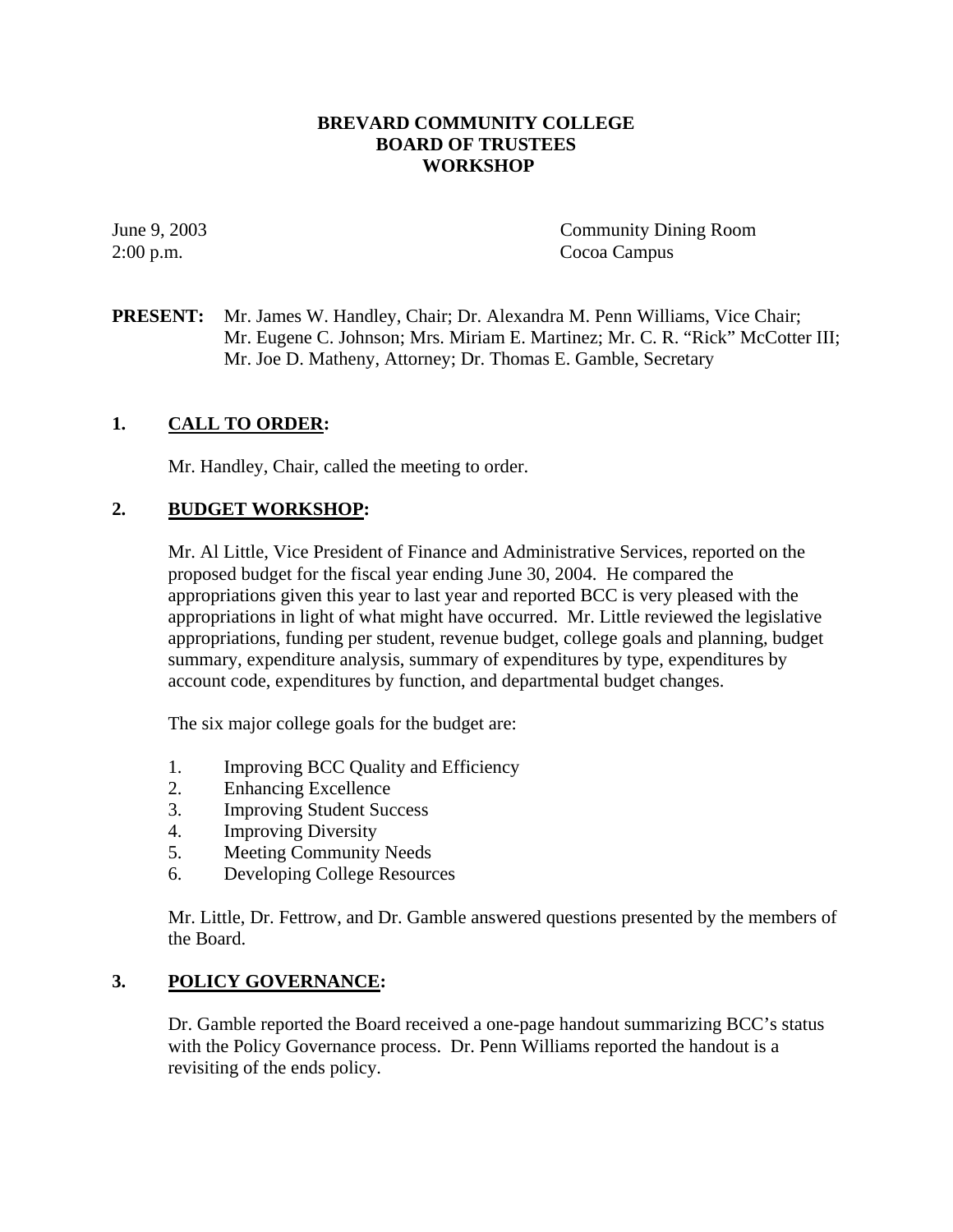Board of Trustees Workshop June 9, 2003 Page  $-2$  –

> Dr. Penn Williams reported she made some of the changes the Board discussed two months ago, to the portion of the policy manual and added on the ends policies, which Mr. Billings provided. Dr. Penn Williams reviewed the information Mr. Matheny provided at last month's Board meeting. The three sections were: 1) The policies the Board really needs to have; 2) The policies that need to go in the Procedures Manual; and 3) The policies that can be kept or deleted. Dr. Penn Williams reported that when she looked at the policies, she could link them back to either what Mrs. Martinez originally did and/or what Mr. Billings did in his ends policies. She encouraged the Board members to complete this exercise to see if they can link the policies. Mrs. Martinez reported the only item the Board is missing work on is the rest of the Board means.

> Dr. Penn Williams reported she will go through the executive limitations, again, the way she did the ends policies, and will look to see if any of the policies Mr. Matheny pointed out need to be more specific. Mrs. Martinez suggested the Board compile everything they have into one document. She said she could take another try at looking at the Board means for the next meeting. Dr. Penn Williams reported she will do the compilation of the ends policies. Mrs. Martinez reported the Board is working toward having one final document that has everything the Board can think of in their own words, and then the Board can go back and decide if it is policy or procedure. Dr. Gamble suggested that once the Board has put together its document, someone should go through both documents, on a comparison basis, to see if anything was left out of the document.

> Mrs. Martinez reported it would be very useful for Mr. Matheny to go through the final document with the mission policies and operating philosophy policy, and the ends policy, and see if everything is covered that the State requires.

> Dr. Gamble reported many of the legislative mandates are, in fact, procedures. Mrs. Martinez suggested Mr. Matheny review the final product the Board compiles and let the Board know if there is anything missing that is required by State Statute. Dr. Penn Williams reported the Board needs to define what constitutes policy and construct the new manual in a manner that results in all important areas being covered. Dr. Gamble reported as he understands the model, the Board is going to define the limits on the CEO. Dr. Penn Williams reported that this will be covered in the executive limitations area. Mr. Matheny reported he will prepare a bottom line type series of policies, so that the Board may decide whether or not they want to keep those policies or whether the Board should define new policies.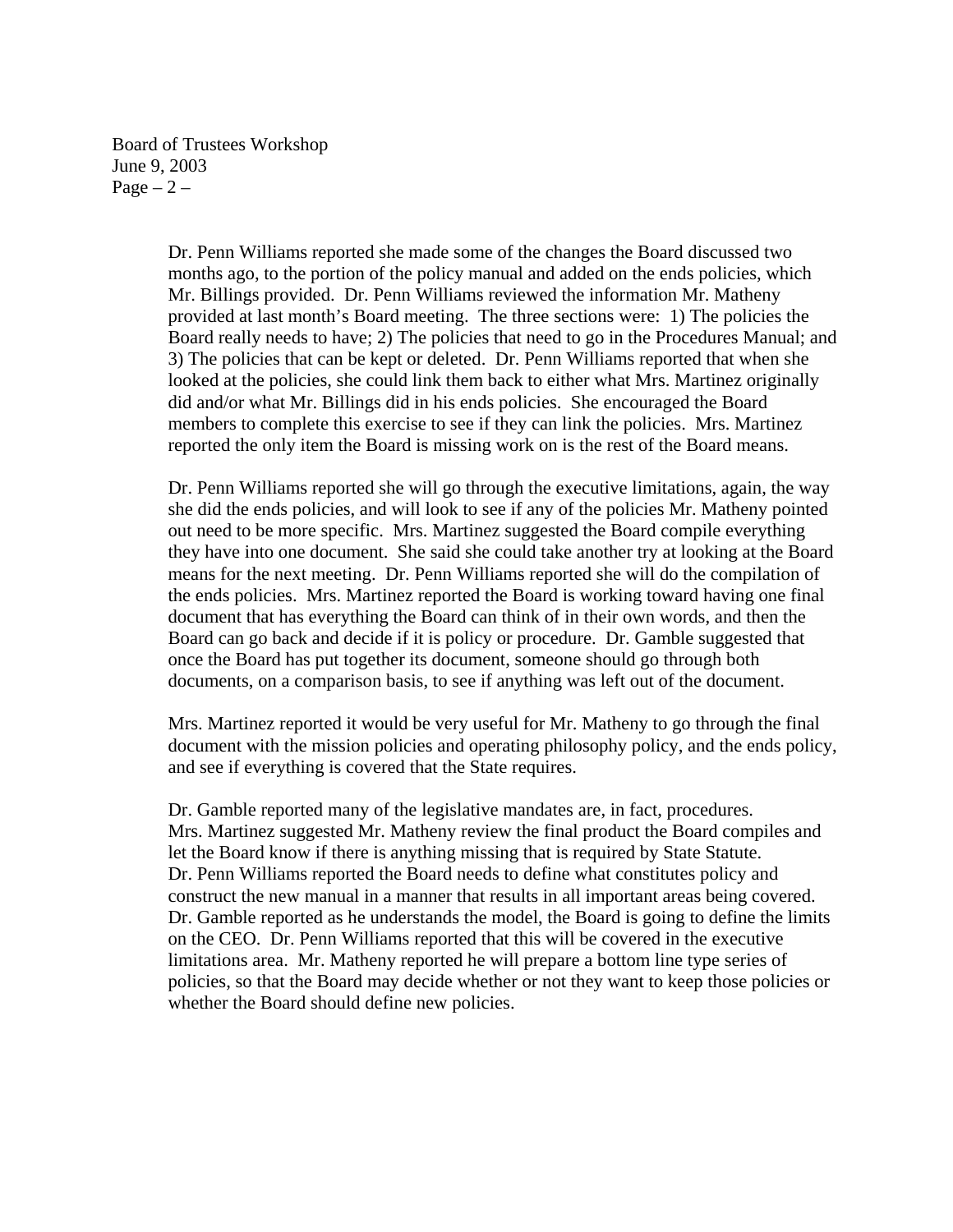Board of Trustees Workshop June 9, 2003 Page  $-3-$ 

### **4. DISTRICT PRESIDENT'S PRIORITY PROJECTS FOR 2003-2004:**

Dr. Gamble reported the Board received a handout, which was entitled, "District President's High Priority Projects/Objectives FY 2003-04." Dr. Gamble asked the Board members to review the list of priorities. He reported the document is not completed as yet. The "estimated cost" column has not been completed, but the intent will be to include a dollar figure for each of the items. Some of the items included are projects that were begun this year and carried into next year.

Mr. McCotter asked if the numerical value indicated priority. Dr. Gamble replied there is no particular order of the projects. Mr. Handley suggested going through the projects one-by-one. The Board and Dr. Gamble reviewed each of the projects.

Mr. Handley asked that the subject of SACS be added to the list of workshops.

Mr. Little gave a brief update of the upgrade of the telephone auto attendant software process. Dr. Gamble indicated that one of the new objectives involved asking Mr. Little, as Chief Technology Officer, to evaluate the potential conversion of VMS to Unix operating systems pros and cons of the college making a conversion. Dr. Penn Williams asked if there was a movement toward BCC standardizing all of its hardware. Mr. Little reported BCC has synchronized hardware. The servers BCC currently has are starting to age and need to be replaced.

Mrs. Martinez reported the budget for this year aligned with what Dr. Gamble intends to emphasize. Mr. Frank Billings, Special Assistant to the District President for Institutional Effectiveness and Strategic Management reported the process will be more integrated.

Mrs. Martinez reported that at one point in time, there was an objective of researching and coming up with good metrics for measuring outcomes. Dr. Gamble reported it has become institutionalized through institutional effectiveness. Mr. Billings is working on this for BCC and for a national approach through the Continuous Quality Improvement Network (CQIN). Dr. Penn Williams stated that one of the high priorities for the District President would be to take such data and use it for making certain decisions of an academic and programmatic nature. Dr. Gamble responded that he will be glad to add this project to his list.